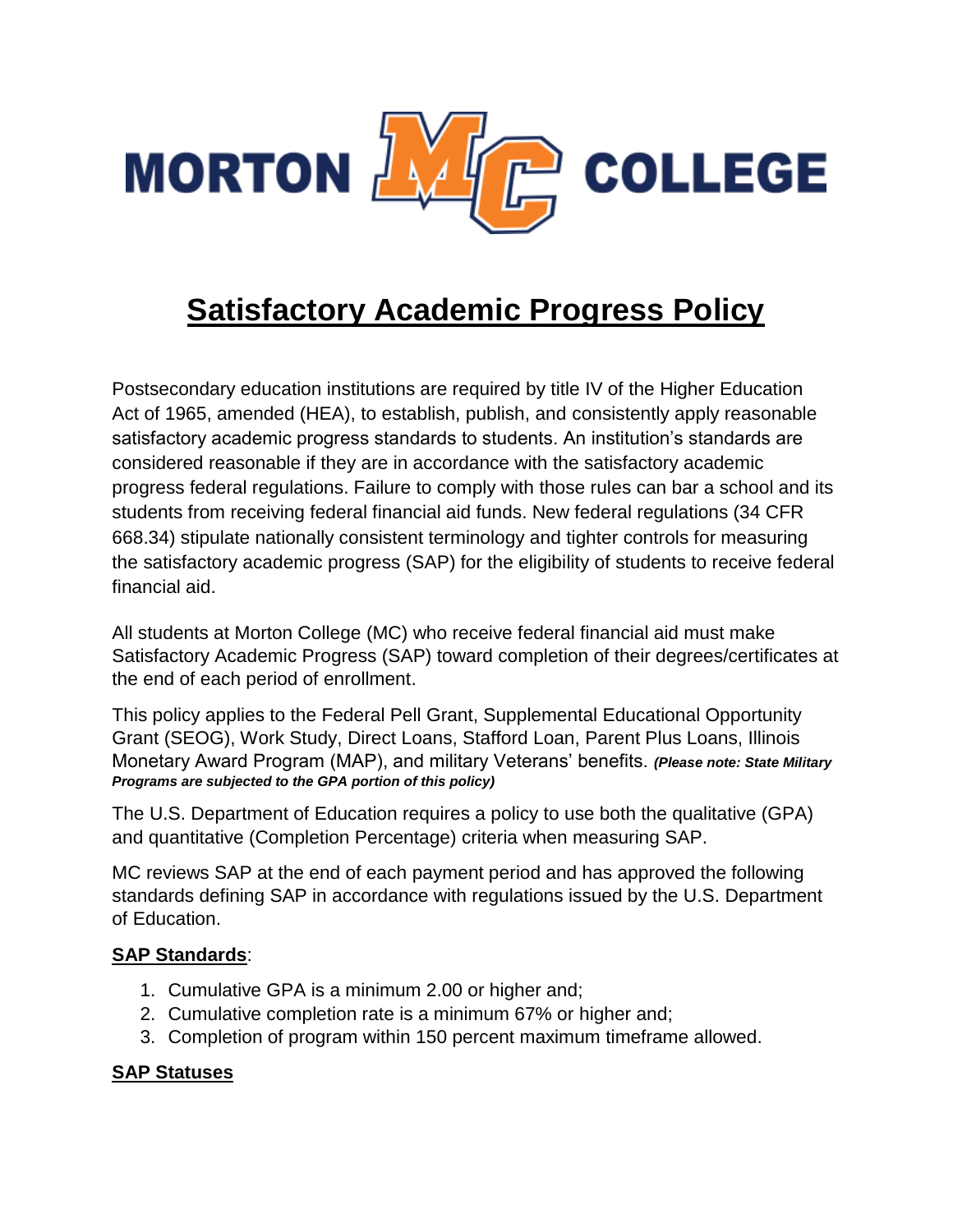The following are various types of SAP statuses assigned to students applying and receiving Title IV funding. All courses earned at MC and transferred into a student's program are used when determining SAP statuses, including credits earned while not receiving Title IV funding.

# **Eligible SAP Statuses:**

- 1. Satisfactory is assigned to students who are meeting the following criteria:
	- a) Cumulative GPA is a minimum 2.00 or higher and;
	- b) Cumulative completion rate is a minimum of 67% or higher and;
	- c) Completion of program within 150 percent maximum timeframe allowed.

2. Warning -When students do not meet the cumulative GPA and/or completion percentage requirement(s) portions of SAP standards, they are placed on warning and notified accordingly. Students remain on warning until the next time SAP is reviewed; which is the next payment period. During the warning period, students remain eligible for federal financial aid for one payment period only.

# **Eligible SAP Statuses with Conditions:**

- 1. Probation Assigned to students who are within one term of meeting SAP standards. Students, who have appealed and are approved, and placed on probation, and are eligible for Title IV funds, must meet SAP standards at the end of the subsequent payment period.
- 2. Academic Plans Are developed for students that, if followed, will ensure the students are able to meet SAP standards by a specific time period. Plans are created to address students who are affected by GPA, rate of completion, or both. Students who agree and continue to meet plan requirements are eligible for Title IV funds. If at any time while on the plan, the students do not meet the conditions at the end of a payment period, they return to the termination status (ineligible status).

Students who are approved and recommended for academic plans are notified via email and mail to come in and review plan conditions.

- a. GPA Plans To qualify, students must have a completion rate of 67% and have a cumulative GPA less than a 2.00. This plan is structured to assist students with raising their cumulative GPA to a minimum of a 2.00 while maintaining their completion rate of 67%.
- b. Pace Plans To qualify, students must have a minimum cumulative GPA of 2.00 and have a completion rate less than 67%. This plan is structured to assist students with raising their completion rate while maintaining a cumulative GPA of 2.00.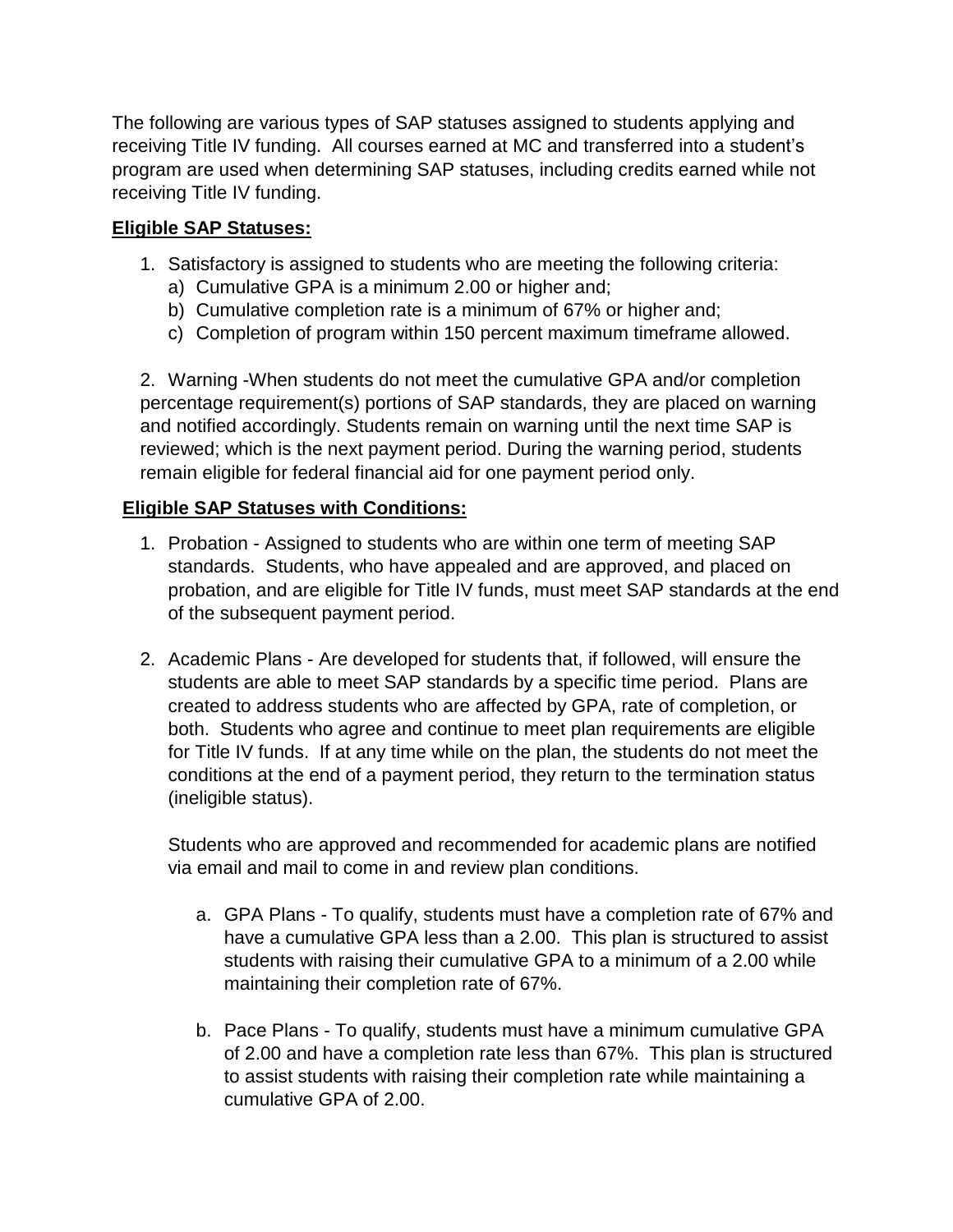c. Pace/GPA Plans - To qualify, students must have a completion rate less than 67% and a cumulative GPA less than 2.00. This plan is structured to assist students with raising their completion rate and cumulative GPA of 2.00 to meet SAP standards.

Examples of elements a school may consider in a student's academic plan include, but are not limited to:

- Registering for fewer credit hours during each enrollment period under the plan;
- Stipulating enrollment in only certain courses and demonstrating academic success in each of those courses toward degree completion;
- A mathematical calculation specifying the percentage of coursework the student must complete;
- Achieving a minimum GPA at the conclusion of the probationary periods (such as a term-specific GPA that would at least indicate an upward movement from a very low cumulative GPA); or
- Achieving minimum grades (not just GPA, but course-specific grades) during each payment period under the plan.

If the school determines at any time that the student is not following the academic plan, the student is immediately ineligible for Title IV aid. To remain eligible, such a student would need to submit another appeal and have it approved based on the student's updated circumstances. Some possible reasons an academic plan could be voided by a school include:

- A student changes their major, at which pint the previous plan is voided since it pertained to the major at the time of the appeal;
- If a student violates the academic plan as defined and agreed upon for any reason; or
- If a student doesn't not enroll for the payment period the academic plan was designed to cover.

# **Ineligible SAP Statuses**

- 1. Termination The second term following Warning status that students did not meet one/all of the criteria below, they are ineligible for federal financial aid, and are notified accordingly. Students have the option to appeal their termination status.
	- a. Cumulative GPA is less than 2.00 and/or;
	- b. Cumulative completion rate is less than 67%
- 2. Maximum Timeframe Completion Each payment period SAP will be calculated to see if it is mathematically possible for students to complete their program and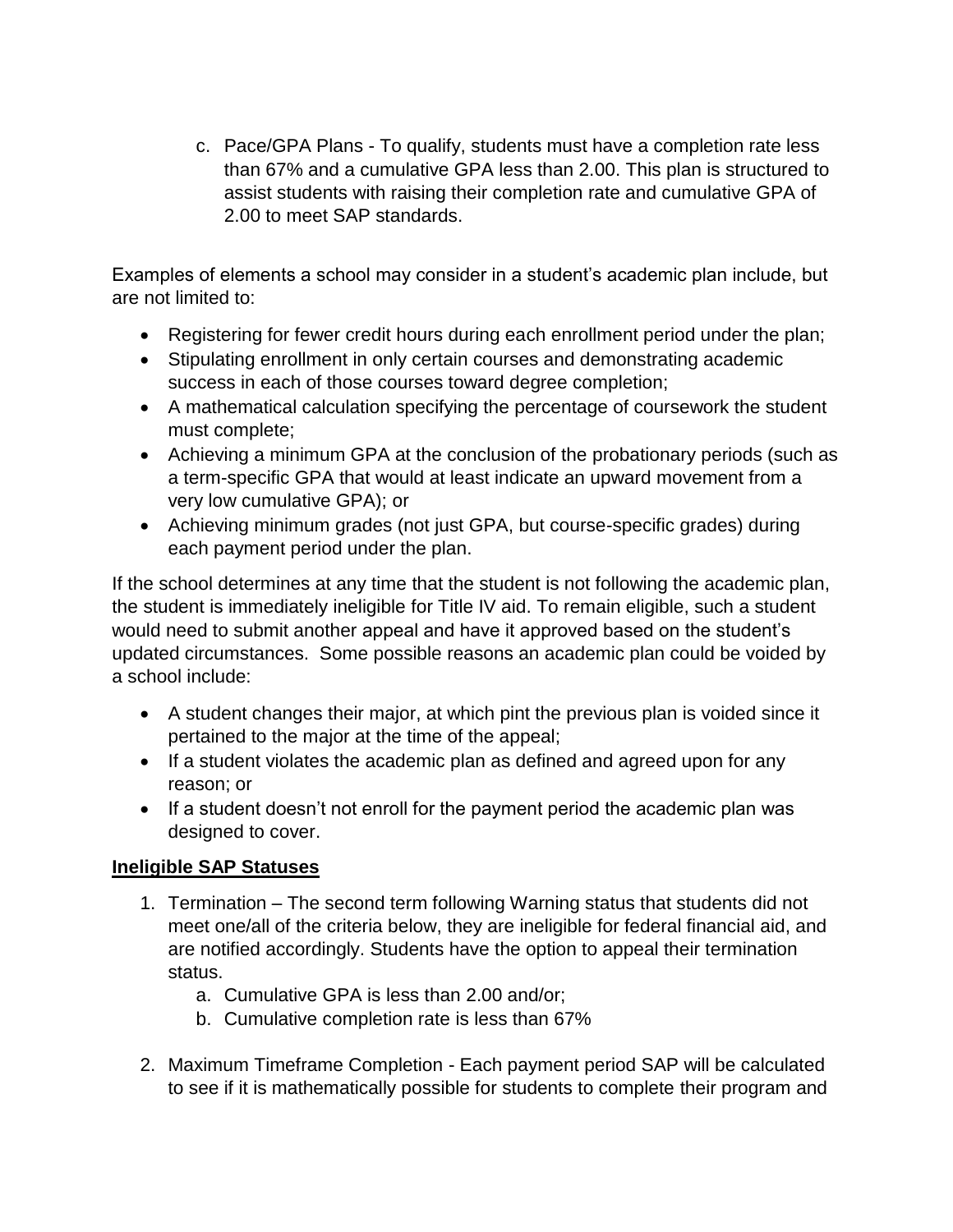graduate within the maximum timeframe allowed. If at any point it is determined that the students cannot complete their program (i.e. graduate) within the maximum timeframe, that students become ineligible for Title IV aid. No warning or probation period is allowed.

The maximum timeframe for the completion of a degree/certificate program is defined as no more than 150 percent of the normal timeframe required to complete the degree program. For an undergraduate program, this is measured in credit hours. For example, a normal two-year degree program requires 62 credits to complete (graduate). Students must complete the degree within 93 hours in order to remain eligible for Title IV funding.

*Please Note: Coursework that transfers into an eligible program will be included in a student's credit hours attempted and completed.* 

Students can appeal maximum timeframe.

Students who previously were on Warning, Probation, Termination, or an Academic Plan status will return back to a SATISFACTORY status if the following conditions are met:

- 1. Cumulative GPA equals 2.00 or higher and;
- 2. Cumulative Completion Rate equals 67% or higher and;
- 3. Completion of program within 150 percent maximum timeframe allowed.

# **The Following Categories Will Be Calculated as Follows:**

# **Course Repeats**

- 1. Students are only allowed to repeat courses to replace previously passed courses one (1) time and receive Title IV funds. When evaluating SAP, the highest attempt will be calculated in the student's GPA. All attempts will be considered for PACE and are included in the attempted and completed (if applicable) credits. This repeat policy applies to all courses whether or not financial aid was utilized.
- 2. Students may be paid for repeatedly failing the same course (normal SAP policy still applies to such cases). If students withdraw before completing the course that they are being paid Title IV funds for retaking, the course is not counted as their one allowed retake for that course. However, if students passed a class once and are repaid for retaking it but fail the second time, the failure counts as their paid retake and they may not be paid for retaking the class a third time.

# **Courses That Were Academically Forgiven**

Schools are not allowed to ignore hours attempted, hours completed or earned grades on coursework applicable to the student's program of study from previously enrolled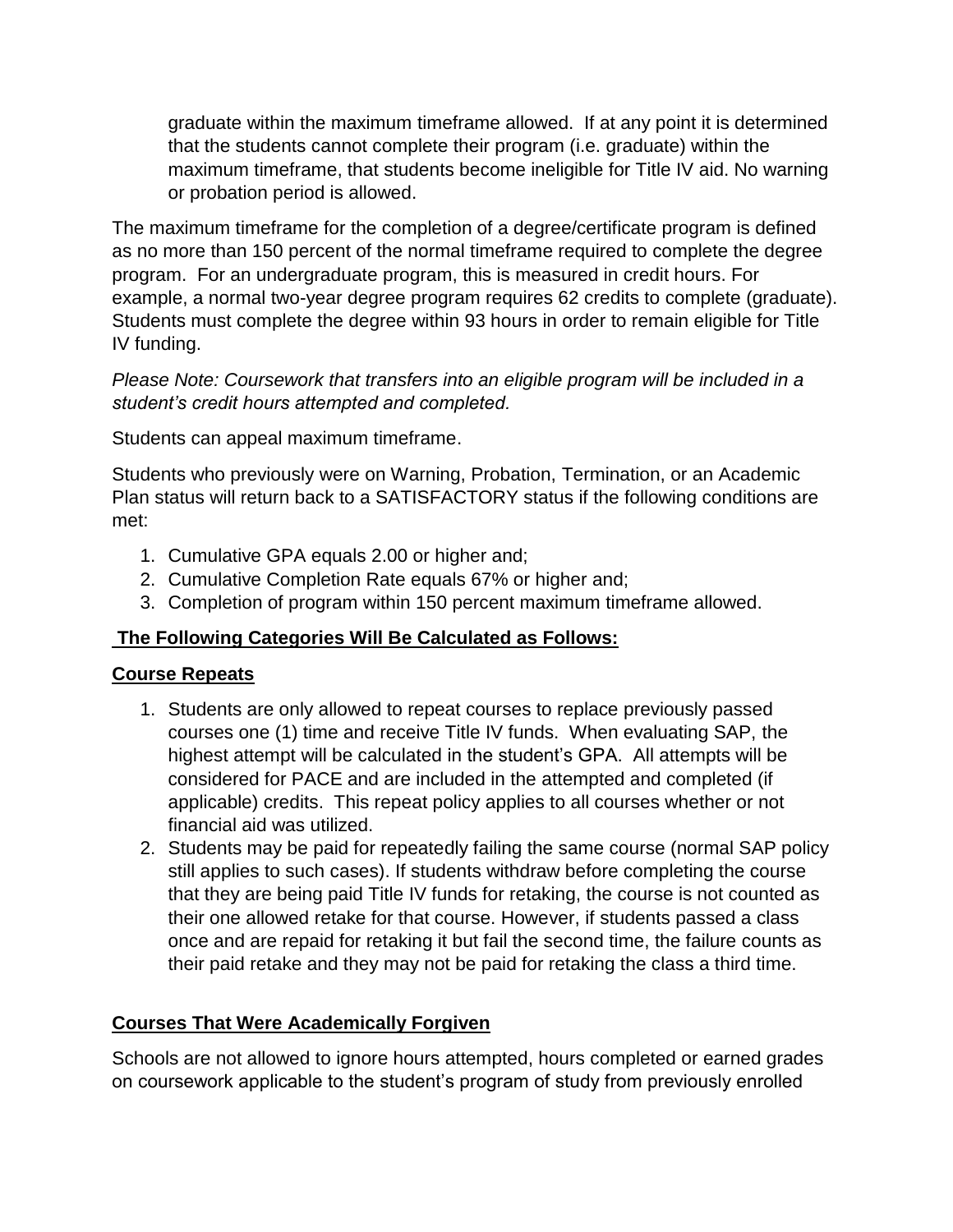periods. All courses will be included in the GPA, attempted, and completed SAP calculations.

# **Incomplete Grades**

When students do not complete all course requirements by the end of their enrollment payment periods, some instructors may assign a temporary grade of (I) for incomplete. In these cases, instructors assign traditional grades after the students complete the course requirements. Incomplete grades may inaccurately reflect a students' GPA and/or pace.

Incomplete grades are not considered passing grades and will be counted in SAP calculations for attempted credits as unsuccessful completion; however, these grades will not affect students' GPA until the final grade is recorded. The students' SAP will be updated and recalculated to include the new grade. Should the new calculation make the students ineligible for Title IV funds and aid has been disbursed; the students will be responsible for all aid and balances incurred. All future disbursements will be cancelled.

# **Transfer Credits**

Transfer credits accepted toward the students' program from another institution will be counted in both attempted and completed in a student's SAP evaluation.

# **Grade Changes**

When a grade change occurs, the Registrar will notify the Financial Aid office of such change. The students' SAP will be updated and recalculated to reflect the changed grade for that term. Should the new calculation make the students ineligible for financial aid and aid has been disbursed; the students will be responsible for all aid and balances incurred. All future disbursements will be cancelled.

# **Audit Courses**

Audited classes are not considered "financial aid eligible"; therefore, they count neither as hours attempted or completed.

# **Remedial Courses**

Remedial coursework is considered "financial aid eligible"; therefore, they are counted as attempted and completed hours for Pace of Completion. However, remedial courses are NOT included in the students' GPA whether they are completed successfully or unsuccessfully. They are graded as "Pass" or "Fail" and hold no numeric value.

# **Students are limited to 30 credit hours attempted for remedial and prerequisites courses.**

# **Consortium Agreements**

Students coursework earned at MC on a Consortium agreement will be evaluated using this SAP policy.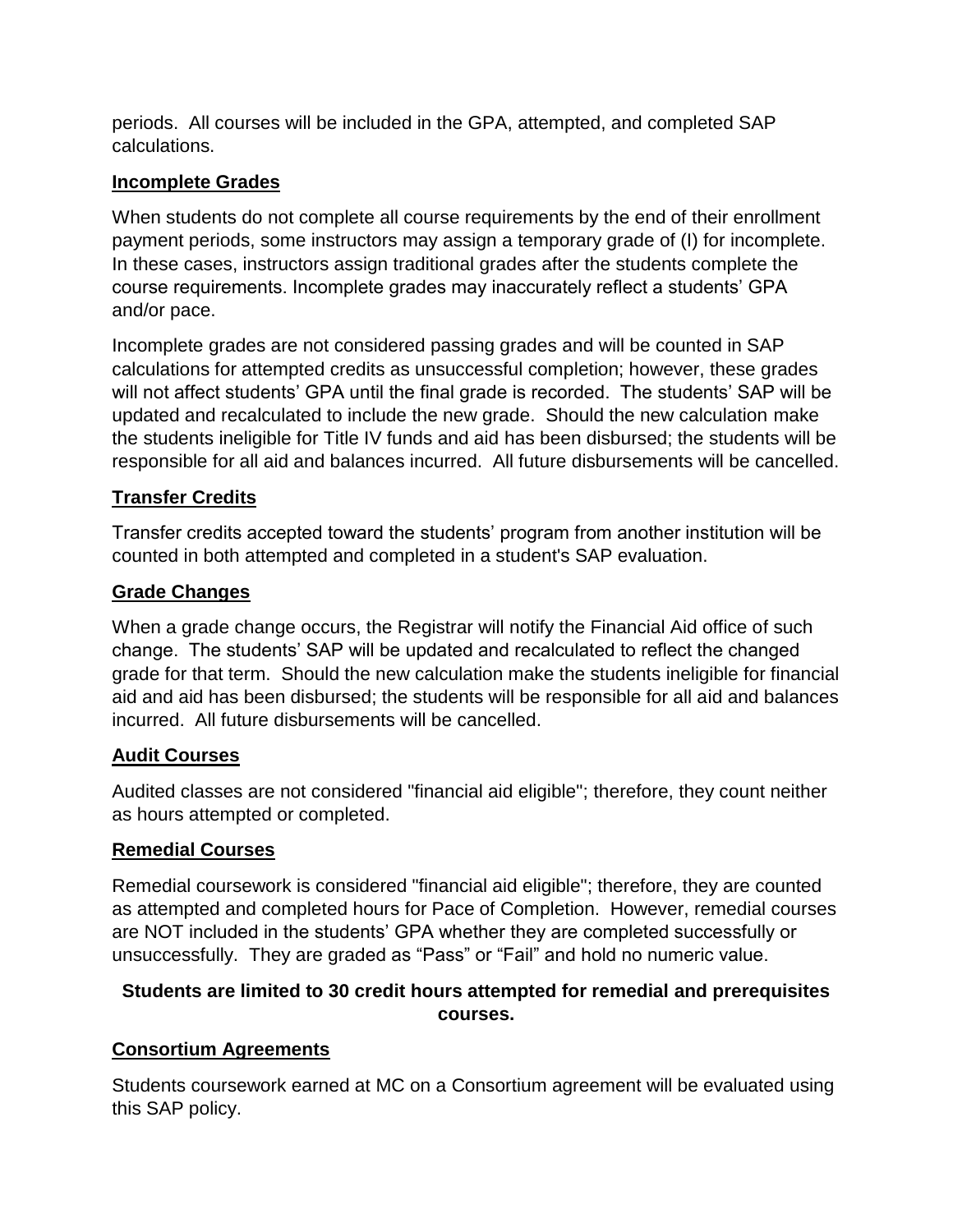# **Second Degrees/Certificates (SAP Reset)**

Students seeking consecutive degrees/certificates are monitored like any other students under this policy. A new SAP calculation is performed for the new program of study to determine eligibility. Any credits earned at MC from prior program that meet requirements in the new program will be counted in the students' GPA, attempted and completed credit hours. Any transfer hours that meet requirements in the new program will be treated as transfer credits.

SAP resets are granted to students who have completed a program and are pursing a new program. *Please Note: Students must change their major with the Office of Admissions and have a transcript evaluation performed to be considered. We encourage students to submit the evaluation request 30 days prior to changing your major.*

#### **Appeal Procedures**

Students not meeting SAP requirements have the option to appeal their termination of financial aid. The following categories are appealable: Grade Point Average, Pace of Completion, and Maximum Timeframe.

Appeals are reviewed at least once per month by a committee composed of various employees of the college. It is the responsibility of the students to initiate any appeal. Students must submit their appeal between the dates noted on the appeal form in order to be considered for the appropriate term. Removal of an academic restriction by Admissions, Registration, Counseling & Career Development, or another MC office does not constitute reinstatement of federal aid eligibility. All appeal decisions are final.

Appeals are based on a documentable extenuating circumstance impacting academic performance. Extenuating circumstances are considered to be past events that are no longer barriers to prevent academic progress. The appeal application must support how the students are now in a position to be academically successful. Appeals should include all documentation required to be reviewed. Failing to submit all documents will automatically deny your appeal. You may resubmit your appeal (if within appeal deadline dates) if denied due to missing documents. However, the appeal will not be escalated.

Appeals will not be granted for the repeated circumstances. For example, an appeal can be granted due to a medical issue (back surgery in 2010) placing the students on probation or an academic plan. If students are placed on termination again, the same medical issue (back surgery in 2010) cannot be used as the basis for the appeal. The latter appeal must be based on a reason different from the first appeal.

# *Please Note: Sitting out for an enrollment period(s) is not sufficient to reestablish eligibility for Title IV aid. Circumstances related to the typical adjustment to college life such as working while attending school, financial*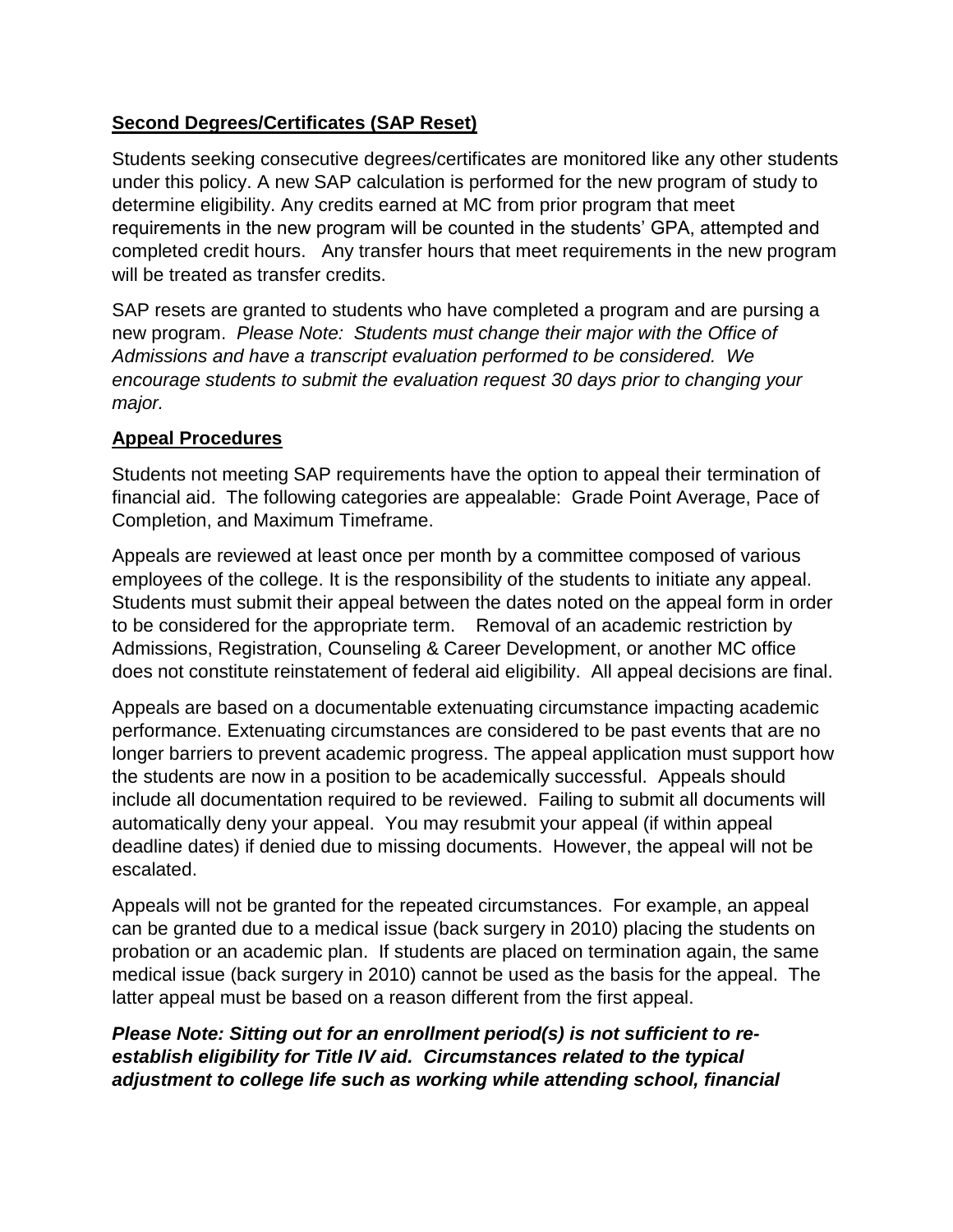# *issues related to paying bills and car maintenance/travel to campus are not considered as extenuating for purposes of appealing termination of financial aid.*

### **Examples of extenuating circumstances to be considered for appeal:**

- 1. Serious illness or injury to students or immediate family member that required extended recovery time;
- 2. Death of an immediate family member;
- 3. Significant trauma in students' life that impaired the students' emotional and/or physical health;
- 4. Withdrawal due to military service;
- 5. Second degree or certificate;
- 6. Change of major;
- 7. Other unexpected circumstances beyond the control of the student

For this purpose, immediate family member is defined as (parent, spouse, sibling, and child, grandparent (step or in-law respectively).

Completed appeals should be submitted in the financial aid office, room 232B to the financial aid staff. The appeals will be documented in the system as received, prepared, and routed to the appeals committee.

Students are not contacted during the appeal process. The only communication received will be the final decision notification letter.

#### **Notifications to Students**

Students receive the following notifications:

#### **Warning Letter**

Warning letters alert students that although they remain eligible for Title IV funding, they must return back to a satisfactory status at the end of the next payment period enrolled.

#### **Termination**

Termination letters notify students that they are no longer eligible for Title IV funding as well as offer guidelines how to regain Title IV funding.

#### **Warning Maximum Time**

Warning maximum timeframe letters warn students who are at or reaching 120 percent maximum timeframe to meet with an academic advisor to determine how many credits remain to complete their program. This notice also alerts students that they must complete their program within 150 percent maximum timeframe.

# **Maximum Time**